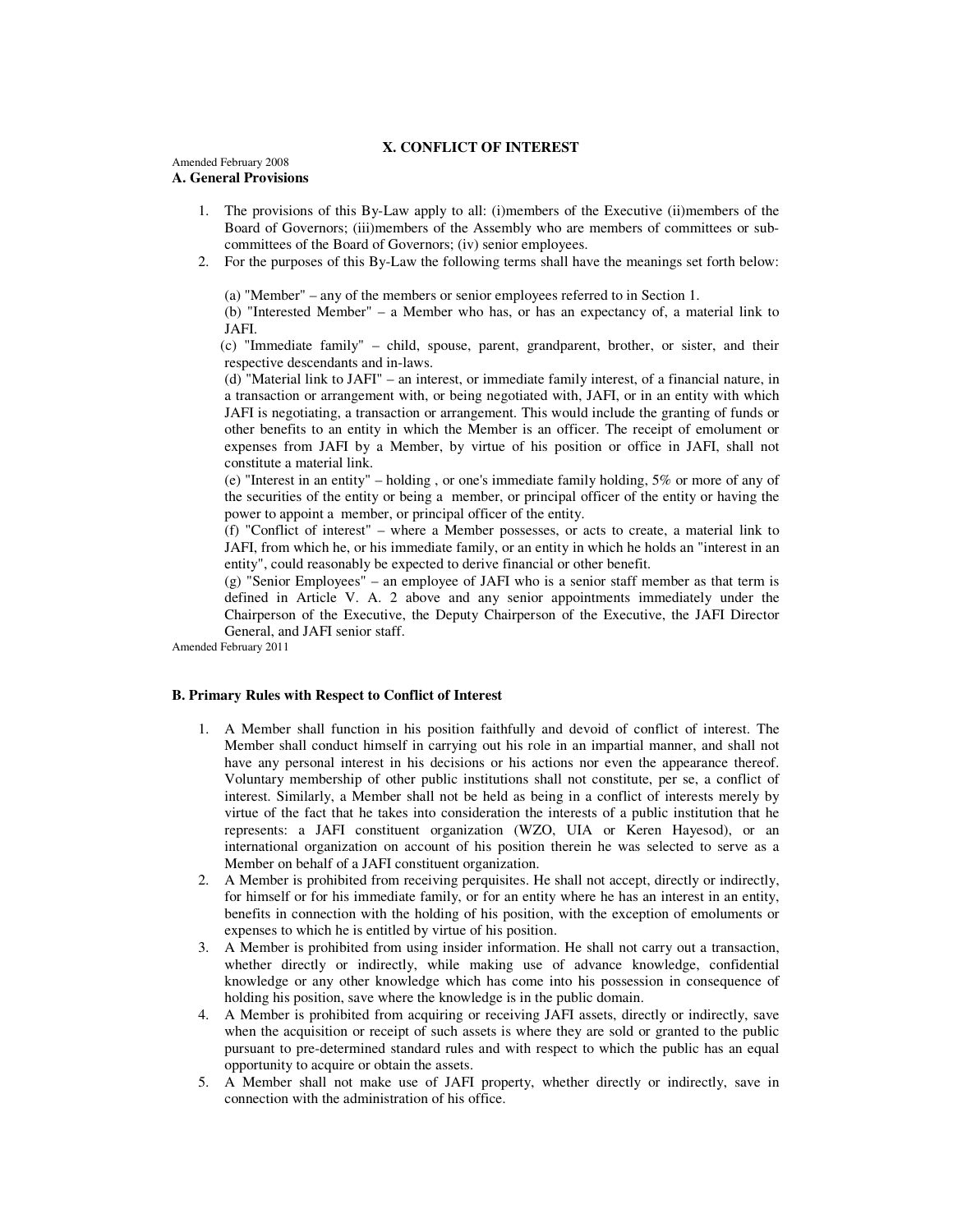- 6. A Member shall refrain from representation vis-à-vis JAFI. He shall not represent immediate family or an entity, where he has an interest in an entity, or when he is an employee of that entity, or maintains a monetarily substantial business relationship with that entity or immediate family member, and shall not act on behalf thereof, in relation to establishing a material link to JAFI.
- 7. A Member may not contract with the Jewish Agency. A Member may not be a party to a contract or transaction with the Jewish Agency, whether directly or indirectly.
- 8. For the purposes of sections 6 and 7 hereof, the Chairperson of the Board of Governors and the Chairperson of the Executive, or whoever they may appoint for this purpose, may approve in writing exceptions to these rules, and determine the conditions for such exceptions, according to the measure of conflict of interest.

## **C. Procedures**

- 1. In connection with any actual, possible or potential conflicts of interest of which he is aware, an interested Member must disclose the existence and nature of his material link to JAFI to the Chairperson of the Board of Governors and the Chairperson of the Executive. All Members shall submit, within 60 days of appointment, an initial written disclosure statement to the Secretary General who shall subsequently submit them to the Chairperson of the Board of Governors and the Chairperson of the Executive.Thereafter, all Members shall submit annual disclosure statements to the Secretary General, who shall submit them as stated above, attesting that: the Member agrees to comply with the Conflict of Interest Policy as outlined in this By-Law; and except as specifically described in the disclosure statement, neither the Member nor, to the best of the Member's knowledge, any member of the Member's immediate family, has during the past 12 months been engaged in, or anticipates at any time in the future, being engaged in, any actual, possible or potential conflict of interest. The wording of such disclosure statement is attached hereto as Appendix A.
- 2. After disclosure of the material link as aforesaid, and all material facts, and after any discussion with the interested Member, the Chairperson of the Board of Governors and the Chairperson of the Executive, after consultation with the Legal Adviser of JAFI, shall make a determination as to whether a conflict of interest exists. If they determine that an apparent conflict of interests exists they shall then rule in writing on the action to be taken with respect thereto in accordance with section 4 hereinbelow. Their rulings shall be binding.

Amended June 2009

- 3. Where the disclosure of the material link to JAFI occurs during the course of a meeting of a forum within JAFI, if referring the issue to the Chairperson of the Board of Governors and the Chairperson of the Executive would unreasonably delay the discussion of the forum, the chairperson of the forum shall rule as to the existence of a conflict of interests and the action to be taken with respect thereto in accordance with section 4 hereinbelow. In such a case the aggrieved Member may appeal to the Chairperson of the Board of Governors and the Chairperson of the Executive, who may uphold or amend the decision, or any element thereof, of the chairperson of the forum in question, and may also determine whether the results of the appeal warrant reconvening the forum in question for reconsideration of the matter with respect to which the participation of the Member had been restricted.
- 4. The action to be taken, as determined by the Chairperson of the Board of Governors and the Chairperson of the Executive, or the chairperson of the relevant forum under section 3 hereof, as the case may be, may include, but not be limited to, the following:

 (i) Determining that the disclosure by the interested Member is sufficient action in and of itself, subject to the participants in the forum where the transaction or arrangement is to be discussed being notified of the disclosure that was made.

 (ii) Prohibiting the interested Member from voting in the forum where the transaction or arrangement is to be voted on.

 (iii) In addition to clause (ii) – prohibiting the interested Member from participation in the discussion of the forum.

 (iv) In addition to clause (iii) – prohibiting the interested Member from being present in the discussion of the transaction or arrangement by the forum.

5. Where involvement with the main matters under the purview of the forum causes a perpetual or substantive conflict or unsuitability between the membership of the interested Member in